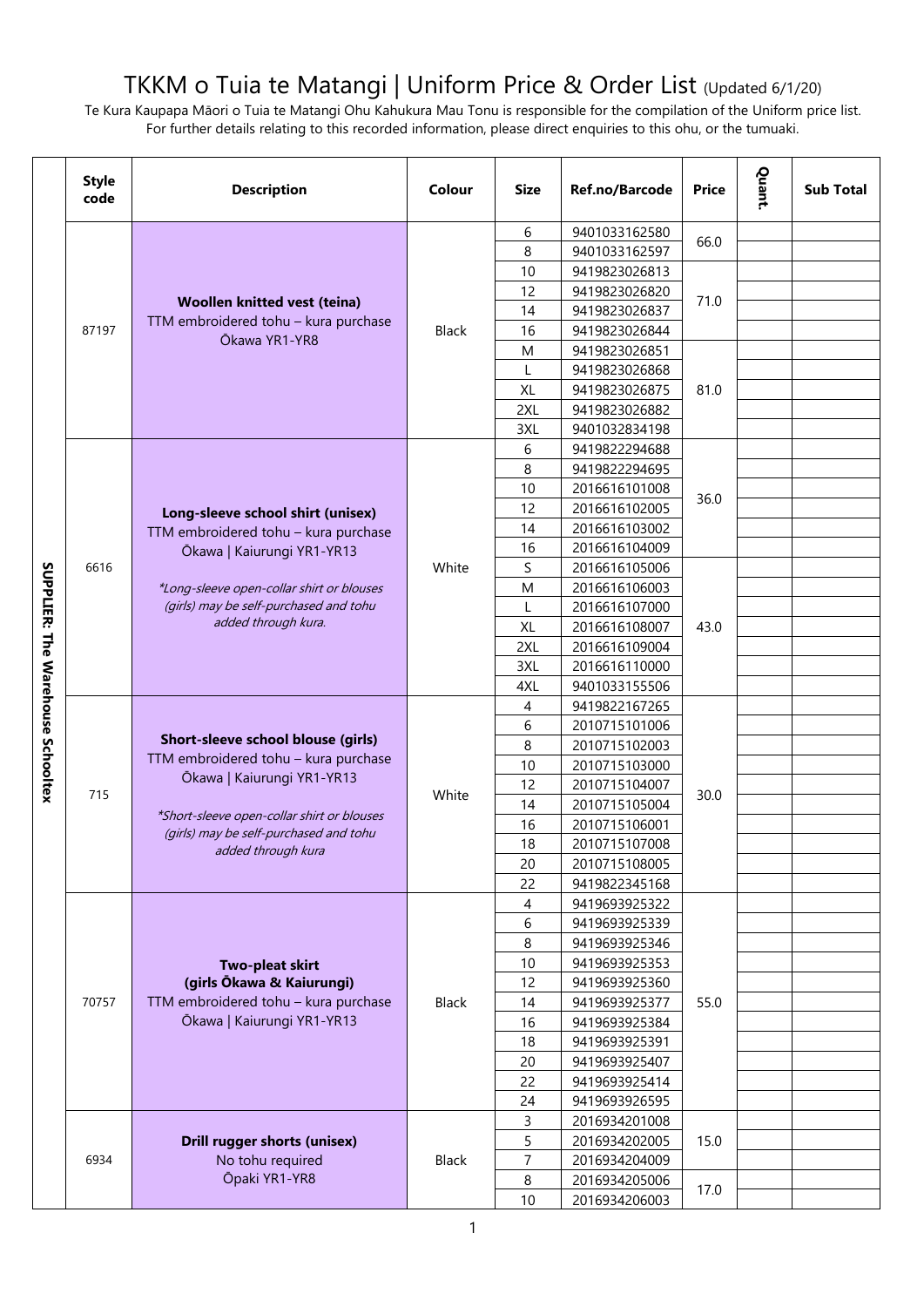|                                 |               |                                       |                  | 12          | 2016934207000                 |      |  |
|---------------------------------|---------------|---------------------------------------|------------------|-------------|-------------------------------|------|--|
|                                 |               |                                       |                  | 14          | 2016934208007                 |      |  |
|                                 |               |                                       |                  | 16          | 2016934209004                 |      |  |
|                                 |               |                                       |                  | 18          | 1419822759521                 |      |  |
|                                 |               |                                       |                  | 10          |                               |      |  |
|                                 |               |                                       |                  | 12          |                               |      |  |
|                                 |               |                                       |                  | 14          |                               |      |  |
|                                 |               |                                       |                  |             |                               |      |  |
|                                 |               |                                       |                  | 16          |                               | 40.0 |  |
|                                 |               | <b>Boys winter zip shorts</b>         |                  | 76          |                               |      |  |
|                                 |               | (wharekura/Kaiurungi)                 |                  | 80'         |                               |      |  |
|                                 |               |                                       | Dark grey        | 84'         | 9419822418664                 |      |  |
|                                 |               | No tohu required                      |                  | $88^\prime$ |                               |      |  |
|                                 |               | Ōpaki YR9-YR13                        |                  | 92'         |                               |      |  |
|                                 |               |                                       |                  | 96'         |                               |      |  |
|                                 |               |                                       |                  | 100'        |                               | 45.0 |  |
|                                 |               |                                       |                  |             |                               |      |  |
|                                 |               |                                       |                  | 104'        |                               |      |  |
|                                 |               |                                       |                  | 108         |                               |      |  |
|                                 |               |                                       |                  | 4           | 9401034734526                 |      |  |
|                                 |               |                                       |                  | 6           | 9401034734533                 |      |  |
|                                 |               |                                       |                  | 8           | 9401034734540                 |      |  |
|                                 |               |                                       |                  | 10          | 9401034734557                 | 35.0 |  |
|                                 |               | <b>Straight leg pongee trackpants</b> |                  | 12          | 9401034734564                 |      |  |
|                                 | 713159        | (unisex) No tohu required             | <b>Black</b>     | 14          | 9401034734571                 |      |  |
|                                 |               | Ōpaki YR1-YR8                         |                  | S           | 9401034734588                 |      |  |
|                                 |               |                                       |                  |             |                               |      |  |
|                                 |               |                                       |                  | M           | 9401034734595                 |      |  |
|                                 |               |                                       |                  | L           | 9401034734601                 | 40.0 |  |
|                                 |               |                                       |                  | <b>XL</b>   | 9401034734618                 |      |  |
|                                 |               |                                       |                  | 2XL         | 9401034734625                 |      |  |
|                                 |               |                                       |                  | 53cm        |                               |      |  |
|                                 |               | <b>Summer Bucket Hat</b>              |                  | 55cm        |                               | 15.0 |  |
|                                 |               | (tohu optional, on request +\$6)      | Black            | 57cm        | 2037404102083                 |      |  |
|                                 |               | Ōpaki   Ōkawa YR1-YR8                 |                  | 59cm        |                               |      |  |
|                                 |               |                                       |                  | 61cm        |                               |      |  |
|                                 |               |                                       |                  |             |                               |      |  |
|                                 | 8082          | <b>Winter Adults Beanie</b>           |                  |             |                               |      |  |
|                                 |               | (tohu optional, on request +\$6)      | <b>Black</b>     | <b>OSFA</b> | 2018082201008                 | 6.0  |  |
|                                 |               | Ōpaki   Ōkawa YR1-YR8                 |                  |             |                               |      |  |
|                                 |               |                                       |                  | 4           |                               |      |  |
|                                 |               |                                       |                  |             |                               |      |  |
|                                 |               |                                       |                  | 6           |                               |      |  |
|                                 |               |                                       |                  | 8           |                               |      |  |
|                                 |               |                                       |                  | 10          | <b>P400KS</b>                 |      |  |
|                                 |               | Polo shirt (teina/unisex)             |                  | 12          |                               |      |  |
|                                 | <b>P400KS</b> | TTM embroidered tohu - kura purchase  |                  | 14          |                               | 23.0 |  |
|                                 | <b>P400MS</b> |                                       | Purple           | 16          |                               |      |  |
|                                 |               | Ōpaki YR1-YR8                         |                  | S           |                               |      |  |
|                                 |               |                                       |                  | M           |                               |      |  |
|                                 |               |                                       |                  | L           | <b>P400MS</b>                 |      |  |
|                                 |               |                                       |                  | XL          |                               |      |  |
|                                 |               |                                       |                  |             |                               |      |  |
|                                 |               |                                       |                  | 2XL         |                               |      |  |
| SUPPLIER: Cap It All Promotions |               | Razor Tee BizCool (P.E/Hākinakina)    | $k-10$<br>$k-12$ | k-14        | S<br>$k-16$<br>M              |      |  |
|                                 | T406          | TTKM embroidered tohu - kura purchase |                  |             |                               | 29.0 |  |
|                                 |               | Ōpaki YR7-YR13                        | XL<br>L          | 2XL         | 3XL<br>4XL<br>5XL             |      |  |
|                                 |               |                                       |                  |             |                               |      |  |
|                                 |               |                                       | $k-6$<br>$k-4$   | $k - 8$     | $k-10$<br>$k-12$<br>$k-14$    |      |  |
|                                 |               | Full zip polar jacket (black)         |                  |             | 5<br>3<br>$\overline{c}$<br>4 |      |  |
|                                 | 3FJ           | TTM embroidered tohu - kura purchase  | S<br>M           | X<br>L      | Χ<br>Χ<br>Χ<br>Χ              | 52.0 |  |
|                                 |               | Ōpaki   Teina YR1-YR8                 |                  | L           |                               |      |  |
|                                 |               |                                       |                  |             |                               |      |  |